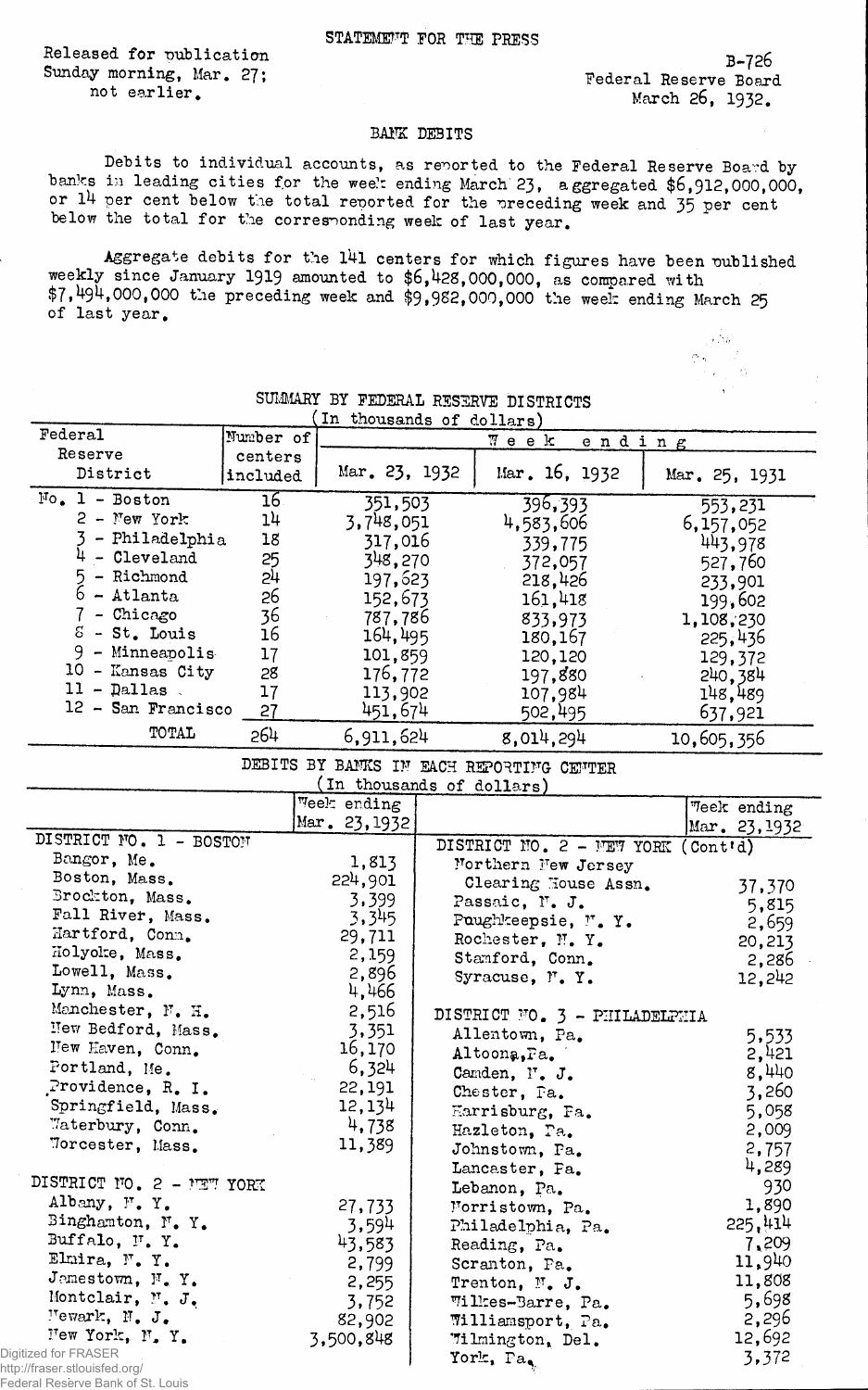DEBITS BY BANKS IN EACH REPORTING CENTER

|                            | (In thousands of dollars) | B-726a                            |               |
|----------------------------|---------------------------|-----------------------------------|---------------|
|                            | <b>Veal</b> ending        |                                   | Week ending   |
|                            | Mar. 23, 1932             |                                   | Mar. 23, 1932 |
| DISTRICT NO. 4 - CLEVELAND |                           | DISTRICT NO. 6 - ATLANTA (Cont'd) |               |
| Akron, Ohio                | 11,003                    | Elberton, Ga.                     | 130           |
| Butler, Pa.                | 1,323                     | Hattiesburg, Miss.                | 734           |
| Canton, Ohio               | 4,152                     | Jackson, Miss.                    | 2,920         |
| Cincinnati, Ohio           | 54,932                    | Jacksonville, Fla.                | 10,352        |
| Cleveland, Ohio            | 85,432                    | Knoxville, Tenn.                  | 5,427         |
| Columbus, Ohio             | 21,481                    | Macon, Ga.                        | 2,101         |
| Dayton, Ohio               | 10,669                    | Meridian, Miss.                   | 1,562         |
| Erie, Pa.                  | 5,535                     | Miami, Fla.                       | 5,179         |
| Franklin, Pa.              | 634                       | Mobile, Ala.                      | 6,070         |
| Greensburg, Pa.            | 1,177                     | Montgomery, Ala.                  | 2,386         |
| Hamilton, Ohio             | 1,57 <sup>11</sup>        | Washville, Tenn.                  | 11,560        |
| Homestead, Pa.             | 466                       | Newnan, Ga.                       | 182           |
| Lexington, Ky.             | 2,7 <sup>1</sup>          | New Orleans, La.                  | 40,267        |
| Lima, Chio                 | 1,306                     | Pensacola, Fla.                   | 1,074         |
| Lorain, Ohio               | 628                       | Savannah, Ga.                     | 4,653         |
| Middletown, Ohio           | 1,525                     | Tampa, Fla.                       | 5,062         |
| Oil City, Pa.              | 2,163                     | Valdosta, Ga.                     | 470           |
| Pittsburgh, Pa.            | 105,914                   | Vicksburg, Miss.                  | 851           |
| Springfield, Chio          | 2,911                     |                                   |               |
| Steubenville, Ohio         | 1,119                     | DISTRICT NO. 7 - CHICAGO          |               |
| Toledo, Ohio               | 16,595                    | Adrian, Mich.                     | 602           |
| Marren, Ohio               | 924                       | Aurora, Ill.                      | 1,967         |
| Wheeling, W. Va.           | 5,575                     | Battle Creek, Mich.               | 2,257         |
| Youngstown, Ohio           | 5,601                     | Bay City, Mich.                   | 1,173         |
| Zanesville, Ohio           | 1,322                     | Bloomington, Ill.                 | 1,893         |
|                            |                           | Cedar Rapids, Ia.                 | 6,446         |
| DISTRICT NO. 5 - RICHMOND  |                           | Champaign-Urbana, Ill.            |               |
| Asheville, N.C.            | 1,306                     | Chicago, Ill.                     | 472,089       |
| Baltimore, Md.             | 59,192                    | Danville, Ill.                    | 1,660         |
| Charleston, S. C.          | 2,449                     | Davenport, Ia.                    | 4,642         |
| Charleston, W. Va.         | 5,355                     | Decatur, Ill.                     | 2,550         |
| Charlotte, N. C.           | 5,473                     | Des Moines, Ia.                   | 12,925        |
| Columbia, S. C.            | 2,992                     | Detroit, Mich.                    | 127,437       |
| Cumberland, Md.            | 1,066                     | Dubuque, Iowa                     | 1,712         |
| Danville, Va.              | 1,066                     | Flint, Mich.                      | 5,277         |
| Durham, $N$ . $C$ .        | 3,750                     | Fort Tayne, Ind.                  | 5,384         |
| Greensboro, N.C.           | 2,167                     | Gary, Ind.                        | 1,543         |
| Greenville, S. C.          | 2,366                     | Grand Rapids, Mich.               | 10,901        |
| Hagerstown, Md.            | 1,405                     | Green Bay, Wis.                   | 2,301         |
| Huntington, W. Va.         | 2,530                     | Indianapolis, Ind.                | 27,828        |
| Lynchburg, Va.             | 2,910                     | Jackson, Mich.                    | 1,905         |
| Newport News, Va.          | 1,622                     | Kalamazoo, Mich.                  | 3,230         |
| Norfolk, Va.               | 7,427                     | Lansing, Mich.                    | 3,700         |
| Portsmouth, Va.            | 752                       | Mason City, Iowa                  | 1,200         |
| Raleigh, N. C.             | 4,399                     | Milwaukee, Wis.                   | 46,873        |
| Richmond, Va.              | 21,618<br>4,303           | Moline, Ill.                      | 1,043         |
| Roanolte, Va.              | 1,671                     | Muscatine, Iowa                   | 710           |
| Spartanburg, S. C.         | 46,677                    | Oshkosh, Wis.                     | 1,795         |
| Washington, D. C.          | 1,613                     | Peoria, Ill.                      | 7,091         |
| Wilmington, N. C.          | 9,084                     | Rockford, Ill.                    | 2,550         |
| Winston-Salem, N. C.       |                           | Saginaw, Mich.                    | 3,555         |
|                            |                           | $Sheboycan$ , $7is$ .             | 2,121         |
| DISTRICT NO. 6 - ATLANTA   |                           | Sioux City, Iowa                  | 6,343         |
| Albany, Ga.                | 316                       | South Bend, Ind.                  | 5,944         |
| Atlanta, Ga.               | 25,437                    | Springfield, Ill.                 | 4,352         |
| Augusta, Ga.               | 2,691                     | Terre Haute, Ind.                 | 2,982         |
| Birmingham, Ala.           | 14,370                    | Waterloo, Iowa                    | 1,795         |
| Brunswick, Ga.             | 327                       |                                   |               |
| Chattanooga, Tenn.         | 5,979                     |                                   |               |
| Columbus, Ga.              | 1,749                     |                                   |               |
| Dothan, Ala.               | 328                       |                                   |               |

 $\hat{\mathcal{A}}$ 

 $\bar{\alpha}$ 

 $\bar{\bar{z}}$  $\sim 10^7$